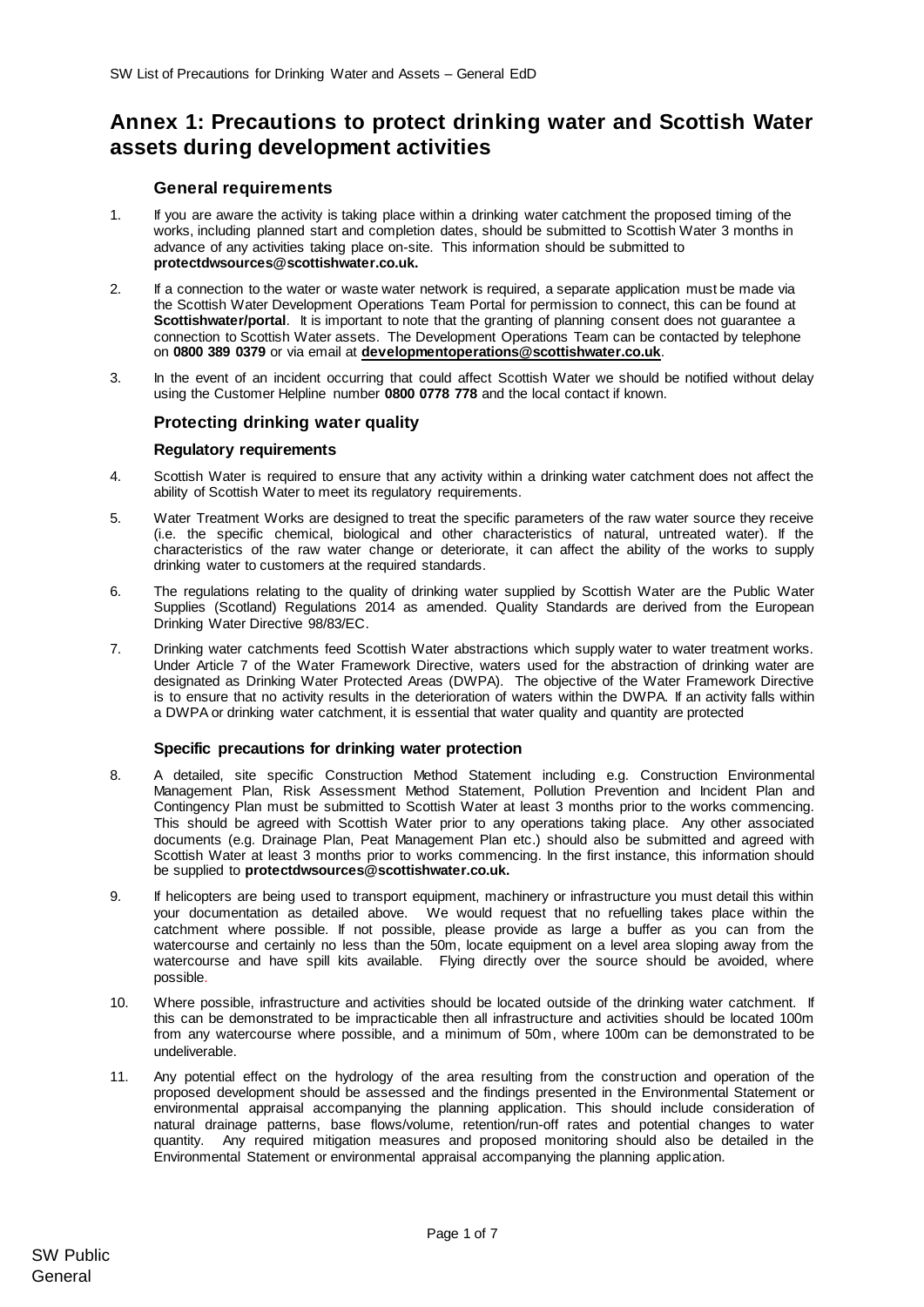- 12. When constructing roads, drainage ditches and trenches, drainage should not be directed into adjacent catchments but retained within the existing catchment.
- 13. Restoration or reseeding of access routes should be considered as routes can become degraded as work progresses.
- 14. Bog Mats or Ground Guards are recommended for use as ground protection solutions for creating long term temporary access roads and trackways onto sites, limiting the impact on the environment as they limit surface degradation.
- 15. Any potential pollution risk which could affect water quality should be considered and mitigation measures implemented to prevent deterioration in water quality and pollution incidents. This includes sediment runoff, soil or peat erosion, management of chemicals, fuels and oils, etc. (see also poin[t 20](#page-1-0) below). This should be considered for operations at all stages of development including pre- and post-construction.
- 16. Mitigation measures to prevent pollution to watercourses should be outlined in the Environmental Statement or environmental appraisal accompanying the planning application, and adopted in the Construction Method Statement/Construction Environmental Management Plan prior to work starting onsite. Any mitigation measures implemented should be checked regularly, maintained and improved to prevent deterioration in water quality and pollution incidents.
- 17. Sustainable drainage (SUDs) options should be considered, such as settlement ponds and designated filtration areas.
- 18. Watercourses that feed into any watercourses or reservoirs that Scottish Water abstracts from should be considered when developing new road or access infrastructure. Any crossing of these watercourses should be kept to a minimum. Pollution prevention measures should be put in place at each crossing point and silt traps, or equivalent, should be installed at regular intervals to minimise the risk from pollution.
- 19. Once constructed, site roads and access routes should be regularly maintained to ensure minimal erosion, and hence run-off and pollution, from the road surface. Avoid using material resulting in metallic, sulphiderich or strongly acidic polluted water run-off, ideally using inert materials with low erodibility
- <span id="page-1-0"></span>20. No refuelling or storage of fuel or hazardous materials should take place within the drinking water catchment area. If this can be demonstrated to be impracticable, then the appropriate Pollution Prevention Guidelines (PPGs) or updated Guidance for Pollution Prevention (GPPs) should be followed. This includes, GPP 2: Above ground oil storage tanks, GPP 5 Works and maintenance in or near water, PPG 6: Working and Construction and Demolition Sites, GPP 8: Safe storage and disposal of used oils, GPP 21: Pollution incident response planning and PPG 22: Incident response – dealing with spills. Rather than 10m buffers from watercourses, we would recommend 50m buffers are applied to watercourses and 50m applied to spring, well or borehole. Oil storage should be in accordance with The Water Environment (Oil Storage) Regulations (Scotland) 2006. There should be dedicated oil storage areas created. Spill kits should be located within all vehicles, plant and high risk areas, as well as the consideration and use of nappies and booms.
- 21. Waste storage, concrete preparation and all washout areas should not be within the drinking water catchment area. If this can be demonstrated to be impracticable then this should be in dedicated areas 50m from a watercourse and designed to be contained and to prevent escape of materials/run-off to the environment. Any waste must be removed safely from site for the required treatment and disposal.
- 22. Welfare/waste water facilities should preferably be located outside the drinking water catchment. If not practicable, then portable toilets should be used and waste disposed of off-site. Alternatively secondary treatment and soakaways should be used and, if required, a sampling chamber installed and sampling programme agreed. The proposed method of managing welfare and waste water facilities should be detailed in the Environmental Statement or environmental appraisal accompanying the planning application. If sampling is required, Scottish Water should be contacted via **PlanningConsultations@scottishwater.co.uk** in the first instance.
- 23. Any proposed abstractions for activities such as welfare facilities or cement batching plants should be detailed in the Environmental Statement or environmental appraisal accompanying the planning application.
- 24. Induction training should be given to all personnel on-site and should include Scottish Water site sensitivities in relation to drinking water catchments and assets (see below), as well as spill response as outlined in PPG 22: Dealing with spills.
- 25. Construction and Environmental Management Plans, Pollution Prevention and Incident Plans, Risk Assessment Method Statements and Contingency Plans and other associated documents should include the Scottish Water Customer Helpline Number **0800 0778 778** and the local contact details.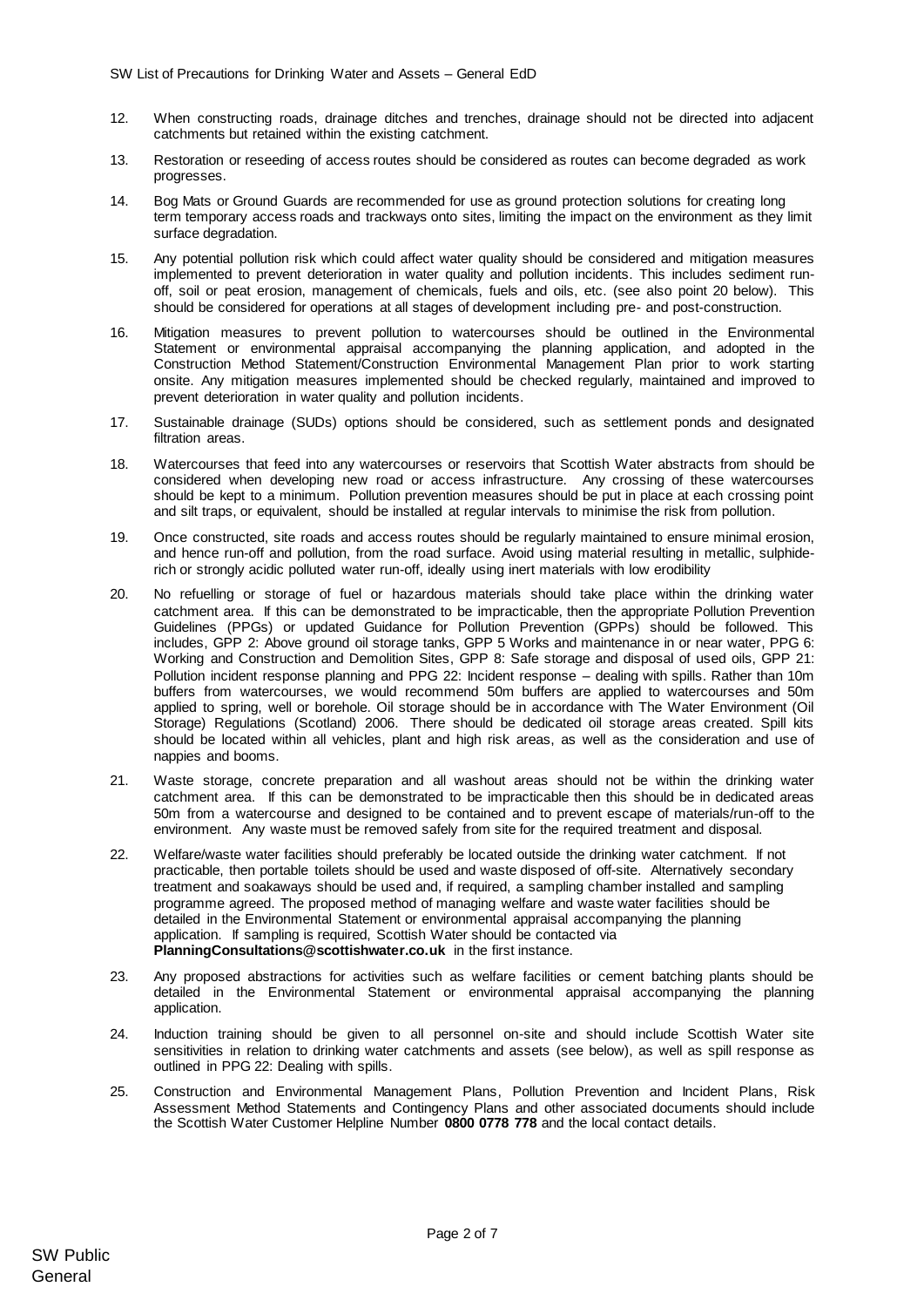#### **Protecting drinking water in peatland areas**

- 26. When peat is present within the proposed area of activity the Environmental Statement or environmental appraisal accompanying the planning application should include an assessment on the potential release of colour and dissolved organic carbon quality as a result of changes to hydrology and/or physical disturbance. This should cover the construction and post construction phases.
- 27. Excavations and ground disturbance in areas of deep peat should be avoided. Deep peat is considered to be peat greater than 0.5m deep.
- 28. The natural hydrology within peat should be maintained and/or restored. Any necessary measures to maintain natural drainage of peat and sub-surface hydrology, such as tailored drain spacing on access tracks, should be implemented as part of the design of the development.
- 29. Scottish Water requests that, where possible, access tracks in the drinking water catchment are constructed as floating tracks with adequate provision for maintaining existing drainage patterns.
- 30. Exposed soils and peat can release sediment, colour and dissolved organic carbon. The use of geotextiles, turf replacement and/or reseeding, should be undertaken as soon as possible.
- 31. Restoration of any degraded peat should be considered for areas within the drinking water catchment.
- 32. Turves should be carefully removed and stored vegetative side up so they can be placed back over any excavated soils to ensure the soils surface stabilises and recovers as quickly as possible

#### **Protecting drinking water due to forestry activity**

- 33. An assessment of any forestry activity, including felling, planting or other activities, likely to affect the drinking water catchment should be included in the Environmental Statement or environmental appraisal accompanying the planning application. Any specific mitigation measures should be identified and incorporated into the Construction Environmental Management Plan for the site, prior to any work commencing on site.
- 34. The Environmental Statement or environmental appraisal accompanying the planning application should include details on the harvesting/clearance process for any felling/woodland removal. The least disturbing method/s should be selected where possible.
- 35. Any historic drains and ditches within the site boundary that discharge directly to a watercourse in the drinking water catchment, these should be blocked and slowly discharged to a buffer area in line with current Forestry and Water Scotland Know the Rules booklet. Where possible, this should be undertaken in advance of any work being carried out on site, to provide protection for watercourses during site activities.

#### **Monitoring requirements to protect drinking water quality**

- 36. Depending on the vulnerability of the public water supply, Scottish Water may request that a water sampling programme is to be undertaken and for the sampling parameters to be agreed with Scottish Water. This should assess the baseline water quality for a minimum of one year prior to any activities commencing on-site where possible, including ground investigations and any other activities, to allow an accurate understanding of baseline conditions at the site. Water sampling should continue during construction and then post-construction for a minimum of one year. Following completion of one year of sampling post-construction, this should be reviewed to determine whether this should continue for a further agreed period. The parameters, frequency and sampling locations will also need to be agreed with Scottish Water. This monitoring will establish if any decline in water quality can be attributed to the development. It may also be necessary to establish trigger levels to determine when any potential issues should be reported to Scottish Water.
- 37. During activities, a programme of daily visual inspection of the watercourses, flow conditions (i.e. high, medium, low, or no flow), prevailing weather and any other pertinent observations, will be required to be implemented. The results should be recorded and the information submitted to Scottish Water (i.e. in a monthly progress report). This should be undertaken when water quality samples are taken if sampling has been agreed as necessary. Proposals for monitoring should be submitted to **protectdwsources@scottishwater.co.uk.**
- 38. The appointed Contractor/Site Foreman or Ecological or Environmental Clerk of Works should have relevant knowledge and experience to provide advice and monitor compliance with measures for the protection of water quality in relation to abstractions for water supply.
- 39. Depending on the vulnerability of the public water supply, Scottish Water may request that a dedicated Environmental Manager be appointed and present on-site to assess and monitor any effects caused by the development.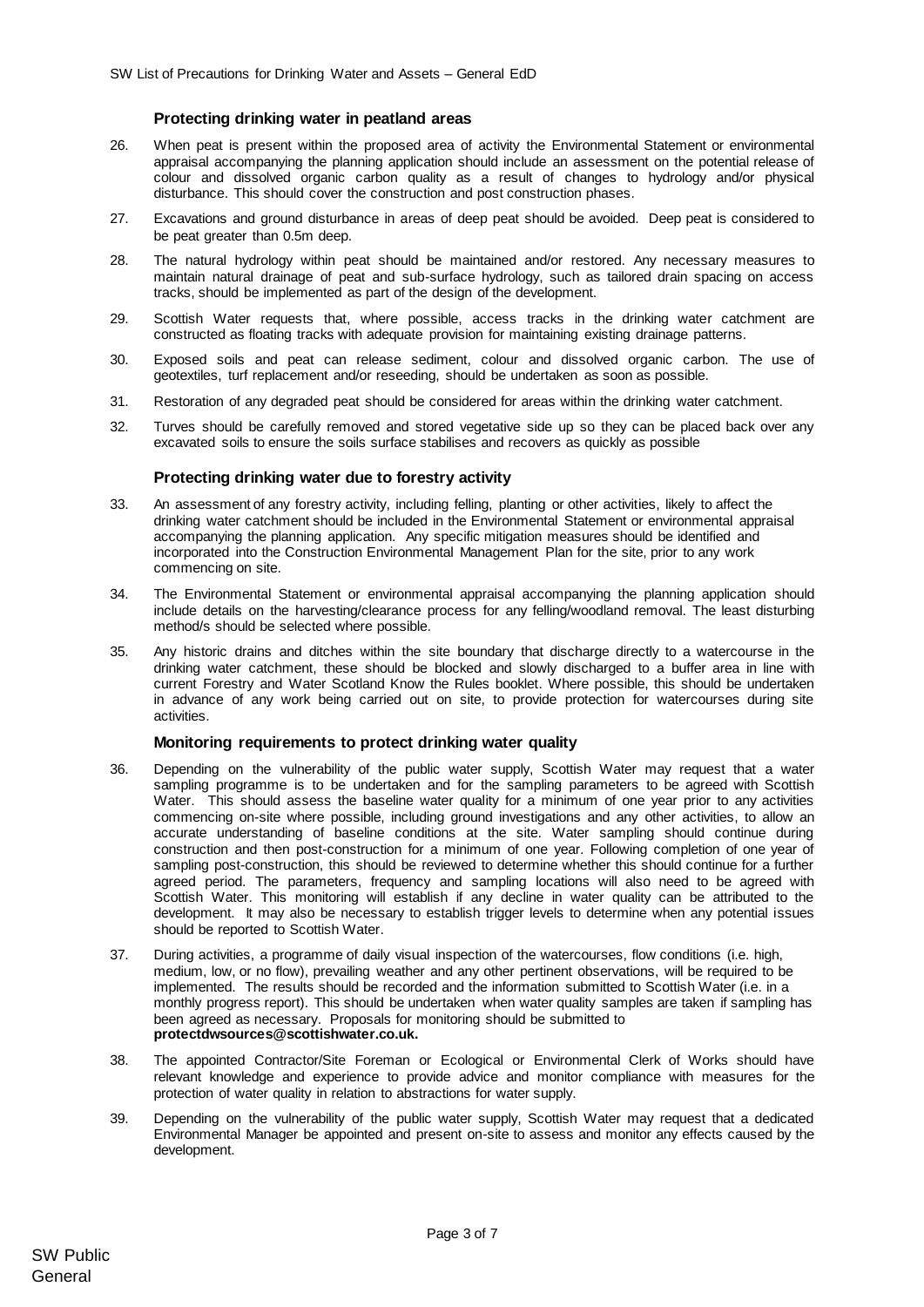#### **Guidance documents**

- 40. Please ensure that appropriate Guidance Documents are followed:
	- Floating Roads on Peat. Forestry Civil Engineering and SNH. (August 2010).
	- Constructed tracks in the Scottish Uplands,  $2^{nd}$  edition. SNH (June 2013).
	- The UK Forestry Standard The Governments approach to Sustainable Forestry 2017
	- Forestry and Water Scotland (http://www.confor.org.uk/resources/forestry-water-scotland/guidancedocuments/)
	- General Binding Rules under the Controlled Activities Regulations (see The Water Environment (Controlled Activities) Scotland Regulations 2011 (as amended) A Practical Guide, Version 8.3 February 2019
	- SEPA Pollution Prevention Guidance [\(http://www.sepa.org.uk/regulations/water/guidance/\).](http://www.sepa.org.uk/regulations/water/guidance/)
	- CREW Rural Sustainable Drainage Systems (visit [https://www.crew.ac.uk/sites/www.crew.ac.uk/files/sites/default/files/publication/Rural%20SuDS%20D](https://www.crew.ac.uk/sites/www.crew.ac.uk/files/sites/default/files/publication/Rural%20SuDS%20Design%20and%20Build%20Guide%20December%202016.pdf) [esign%20and%20Build%20Guide%20December%202016.pdf\)](https://www.crew.ac.uk/sites/www.crew.ac.uk/files/sites/default/files/publication/Rural%20SuDS%20Design%20and%20Build%20Guide%20December%202016.pdf)

#### **Protecting Scottish Water assets**

- 41. If an activity associated with a development proposal is located within close proximity to Scottish Water assets, including water and waste water pipe infrastructure, treatment works and reservoirs etc., it is essential that these assets are protected from damage. To this end, the developer will be required to comply with Scottish Water's current process, guidance, standards and policies in relation to such matters.
- 42. Copies of Scottish Water's relevant record drawings can be obtained from the undernoted Asset Plan Providers. This is distinct from the right to seek access to and inspect apparatus plans at Scottish Waters area offices, for which no charge is applied.

**Site Investigation Services (UK) Ltd** Tel: 0333 123 1223 Email: sw@sisplan.co.uk **[www.sisplan.co.uk](http://www.sisplan.co.uk/)**

#### **National One-Call**

Tel: 0844 800 9957 Email: swplans@national-one-call.co.uk **[www.national-one-call.co.uk/swplans](http://www.national-one-call.co.uk/swplans)**

**Cornerstone Projects Ltd**  Tel: 0151 632 5142 Email: [enquiries@cornerstoneprojects.co.uk](mailto:enquiries@cornerstoneprojects.co.uk) **http://www.cornerstoneprojects.co.uk/index.php/scottishwaterplans**

- 43. It should be noted that the site plans obtained via the Asset Plan providers are indicative and their accuracy cannot be relied upon.
- 44. It is recommended for EIA's, housing and mixed developments that the developer contacts the **Scottish Water [Development](mailto:Development) Enablement Team via the Development Services portal at <https://swastroprodweb.azurewebsites.net/home/default>** for further advice if assets are shown to be located in the vicinity of the proposed development, and where the exact location and the nature of the infrastructure shown could be a key consideration for the proposed development. An appropriate site investigation may be required to confirm the actual position of assets in the ground. Scottish Water will not be liable for any loss, damage or costs caused by relying upon plans or from carrying out any such site investigation.
- 45. Proposals for Forestry, Hydro Projects, Mining/Quarries and Peatland Restoration should be sent to the<br>HAUC Diversions Team via the Development Services portal at Team via [the](mailto:Hauc.diversions@scottishwater.co.uk) Development Services portal at **<https://swastroprodweb.azurewebsites.net/home/default>** for further advice if assets are shown to be located in the vicinity of the proposed development, and where the exact location and the nature of the infrastructure shown could be a key consideration for the proposed development. An appropriate site investigation may be required to confirm the actual position of assets in the ground. Scottish Water will not be liable for any loss, damage or costs caused by relying upon plans or from carrying out any such site investigation.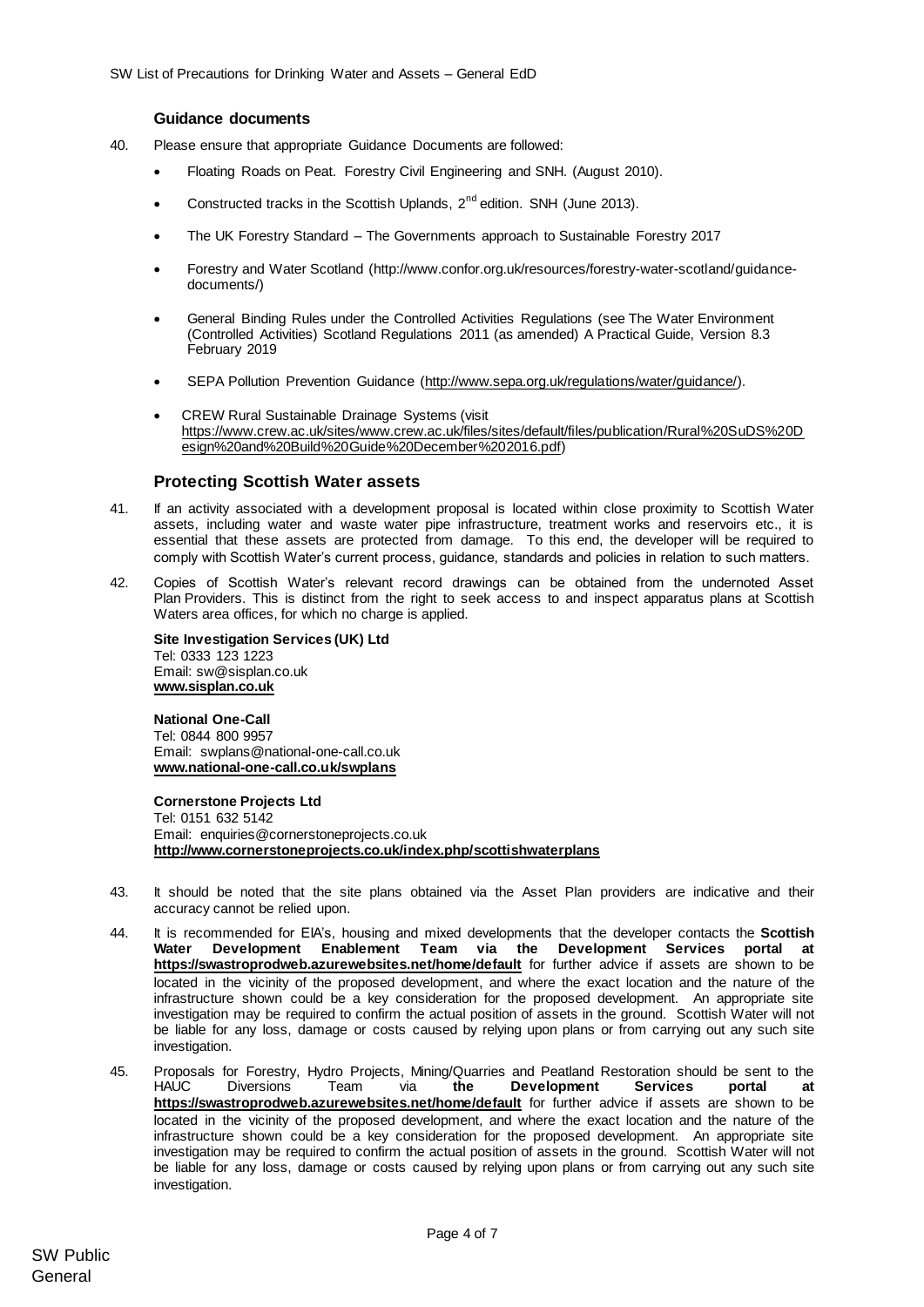- 46. Prior to any activity commencing, all known Scottish Water assets should be identified, located and marked-out.
- 47. Scottish Water expects Risk Assessment Method Statements (RAMS) and Safe Systems of Work (SSoW) to be prepared and submitted in advance to Scottish Water for formal review and acceptance. These documents shall consider and outline in detail how existing Scottish Water assets are to be protected and/or managed for the duration of any construction works and during operation of the development if relevant. These documents must be submitted to Scottish Water as detailed above, for formal written acceptance prior to any work commencing onsite.
- 48. The developer shall obtain written acceptance from Scottish Water where any site activities are intended to take place in the vicinity of Scottish Water's assets. The relevant team as detailed above, can advise on any potential risk mitigation measures that may be required.
- 49. Scottish Water and its representatives shall be allowed access to Scottish Water assets at all times for inspection, maintenance and repair. This will also ensure that the Scottish Water assets are protected and that any Scottish Water requirements are being observed.
- 50. Any obstruction or hindrance of access to Scottish Water assets should be avoided. The prompt and efficient use and manipulation of valves, hydrants, meters or other apparatus is required at all times. There should also be no interference with the free discharge from water main scours or sewer overflows.
- 51. In the event of an incident occurring that could affect Scottish Water, including any damage to assets, Scottish Water should be notified without delay, using the Customer Helpline number **0800 0778 778**, and the local contact if known. Scottish Water apparatus should not be interfered with or operated by anyone other than Scottish Water personnel.
- 52. The 'offset distance' is the distance between any Scottish Water asset and adjacent properties and structures. Scottish Water reserves the right to ask for an offset distance in accordance with its own current policy and standards and to suit specific circumstances. The details of this requirement should be confirmed with Scottish Water as an early part of the design process.
- 53. Stationary plant, equipment, scaffolding, construction or excavated material, etc. should not be placed over, or close to, any Scottish Water assets without the prior written consent of Scottish Water which may be withheld depending on circumstances on-site.
- 54. Special care should be taken to avoid the burying of Scottish Water assets or the obstruction of sewers or manholes with fill or other material. Arrangements for altering the level of any chambers should be agreed in advance with Scottish Water and these should be constructed in accordance with Scottish Water requirements. The cost of any work to Scottish Water assets will be met by the project developer.
- 55. Excavation works (e.g. of wind turbine foundations) should not be carried out in the proximity of a water or waste water main without due notice having been given to Scottish Water and prior written acceptance obtained. The developer will comply fully with any Scottish Water specific site requirements.
- 56. Any tree planting associated with the development (e.g. compensatory planting or screening etc.) should be undertaken in line with Water for Scotland 4<sup>th</sup> Edition 2019 to ensure that Scottish Water assets are not put at risk by future growth of tree roots.
- 57. Vibration in close proximity to Scottish Water pipelines or ancillary apparatus should be managed in accordance with British Standard 5228-1:2009 (Code of practice for noise and vibration control on construction and open sites). The predicted levels of vibration should be agreed in advance with Scottish Water as part of the Risk Assessment Method Statement (RAMS) and agreed vibration monitoring arrangements will be required.
- 58. The developer will consider the possibility of increased loading on Scottish Water apparatus and measures will be taken to eliminate or mitigate increased loading on assets. Care should be taken to identify any assets which may be crossed by vehicles on the access route to the site and crossing points will be engineered to the requirements of Scottish Water. Any pipe crossing proposals are subject to prior written acceptance by Scottish Water.
- 59. Scottish Water will not accept liability for any costs incurred in fulfilling any of the above requirements during the development planning, construction or operational phases, either by the developer, the developer's associates, and contractors or any other person or organisation involved in the project.
- 60. If the developer damages any Scottish Water asset they will be held liable for any costs resulting from this. Scottish Water may require costs associated with the development to be reimbursed by the developer or the developer's agents. Protecting Scottish Water assets
- 61. If an activity associated with any third party works is located within the vicinity of an existing Scottish Water asset, it is essential that these assets are protected from damage. To this end, the developer will be required to comply with Scottish Water's current process, guidance, standards and policies in relation to such matters.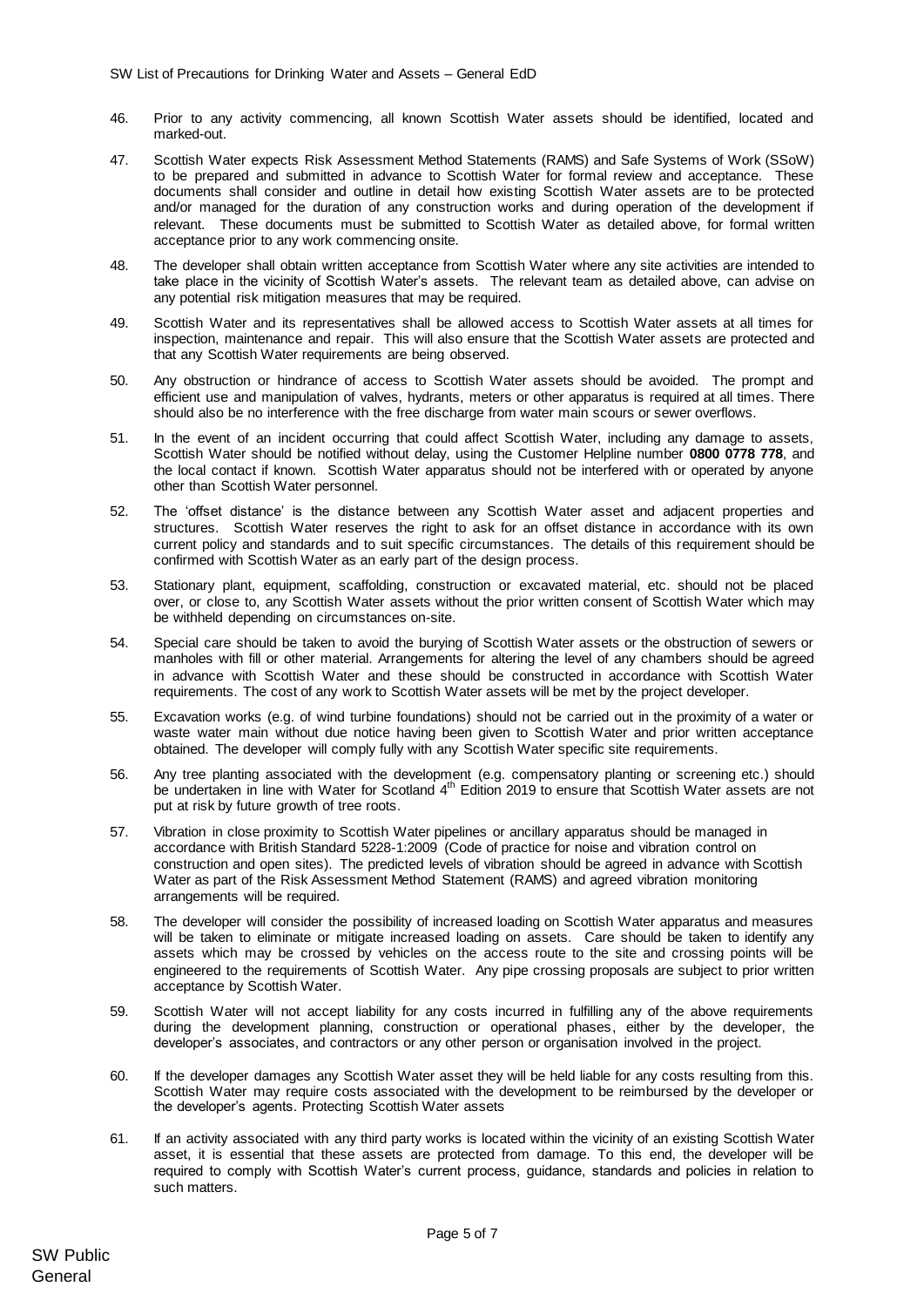62. Copies of Scottish Water's relevant record drawings can be obtained from the undernoted Asset Plan Providers. This is distinct from the right to seek access to and inspect apparatus plans at Scottish Waters area offices, for which no charge is applied.

**Site Investigation Services (UK) Ltd** Tel: 0333 123 1223 Email: sw@sisplan.co.uk **[www.sisplan.co.uk](http://www.sisplan.co.uk/)**

**National One-Call** Tel: 0844 800 9957 Email: swplans@national-one-call.co.uk **[www.national-one-call.co.uk/swplans](http://www.national-one-call.co.uk/swplans)**

**Cornerstone Projects Ltd**  Tel: 0151 632 5142 Email: [enquiries@cornerstoneprojects.co.uk](mailto:enquiries@cornerstoneprojects.co.uk) **http://www.cornerstoneprojects.co.uk/index.php/scottishwaterplans**

- 63. It should be noted that the site plans obtained via the Asset Plan providers are indicative and their accuracy cannot be relied upon.
- 64. It is recommended for EIA's, housing and mixed developments that the developer contacts the **Scottish Water [Development](mailto:Development) Enablement Team via the Development Services portal at <https://swastroprodweb.azurewebsites.net/home/default>** for further advice if assets are shown to be located in the vicinity of the proposed development, and where the exact location and the nature of the infrastructure shown could be a key consideration for the proposed development. An appropriate site investigation may be required to confirm the actual position of assets in the ground. Scottish Water will not be liable for any loss, damage or costs caused by relying upon plans or from carrying out any such site investigation.
- 65. Proposals for Forestry, Hydro Projects, Mining/Quarries, Peatland Restoration and Utility Projects should be sent to the HAUC Diversions Team via the Development Services portal at **<https://swastroprodweb.azurewebsites.net/home/default>** for further advice if assets are shown to be located in the vicinity of the proposed development, and where the exact location and the nature of the infrastructure shown could be a key consideration for the proposed development. An appropriate site investigation may be required to confirm the actual position of assets in the ground. Prior to any activity commencing, all known Scottish Water assets should be identified, located and marked-out. Please note that Scottish Water records are indicative only and it is your responsibility to accurately locate the position and depth of these pipes on site before preparing and submitting your plans. No intrusive site investigation works (e.g. trial holes) should be undertaken without written permission from Scottish Water.
- 66. Scottish Water requires Risk Assessment Method Statements (RAMS) and Safe Systems of Work (SSoW) to be prepared and submitted in advance to Scottish Water for formal review and acceptance. These documents shall consider and outline in detail how existing Scottish Water assets are to be protected and/or managed for the duration of any construction works and during operation of the development if relevant. These documents must be submitted to Scottish Water for formal prior written acceptance.
- 67. The developer shall obtain written acceptance from Scottish Water where any site activities are intended to take place in the vicinity of Scottish Water's assets. The relevant team can advise on any potential risk mitigation measures that may be required.
- 68. Scottish Water and its representatives shall be allowed access to Scottish Water assets at all times for inspection, maintenance and repair. This will also ensure that the Scottish Water assets are protected and that any Scottish Water requirements are being observed.
- 69. Any obstruction or hindrance of access to Scottish Water assets should be avoided. The prompt and efficient use and manipulation of valves, hydrants, meters or other apparatus is required at all times. There should also be no interference with the free discharge from water main scours or sewer overflows.
- 70. In the event of an incident occurring that could affect Scottish Water, including any damage to assets, Scottish Water should be notified without delay, using the Customer Helpline number **0800 0778 778**, and the local contact if known. Scottish Water apparatus should not be interfered with or operated by anyone other than Scottish Water personnel.
- 71. Minimum Distances of Sewers/Water Mains from Buildings/Structures/other Obstructions There are two critical issues relating to how close you can build to water mains and sewers.
	- Scottish Water has a legal right of access in order to maintain and repair assets and there are minimum distances required in order to facilitate future SW access to water mains and sewers. No